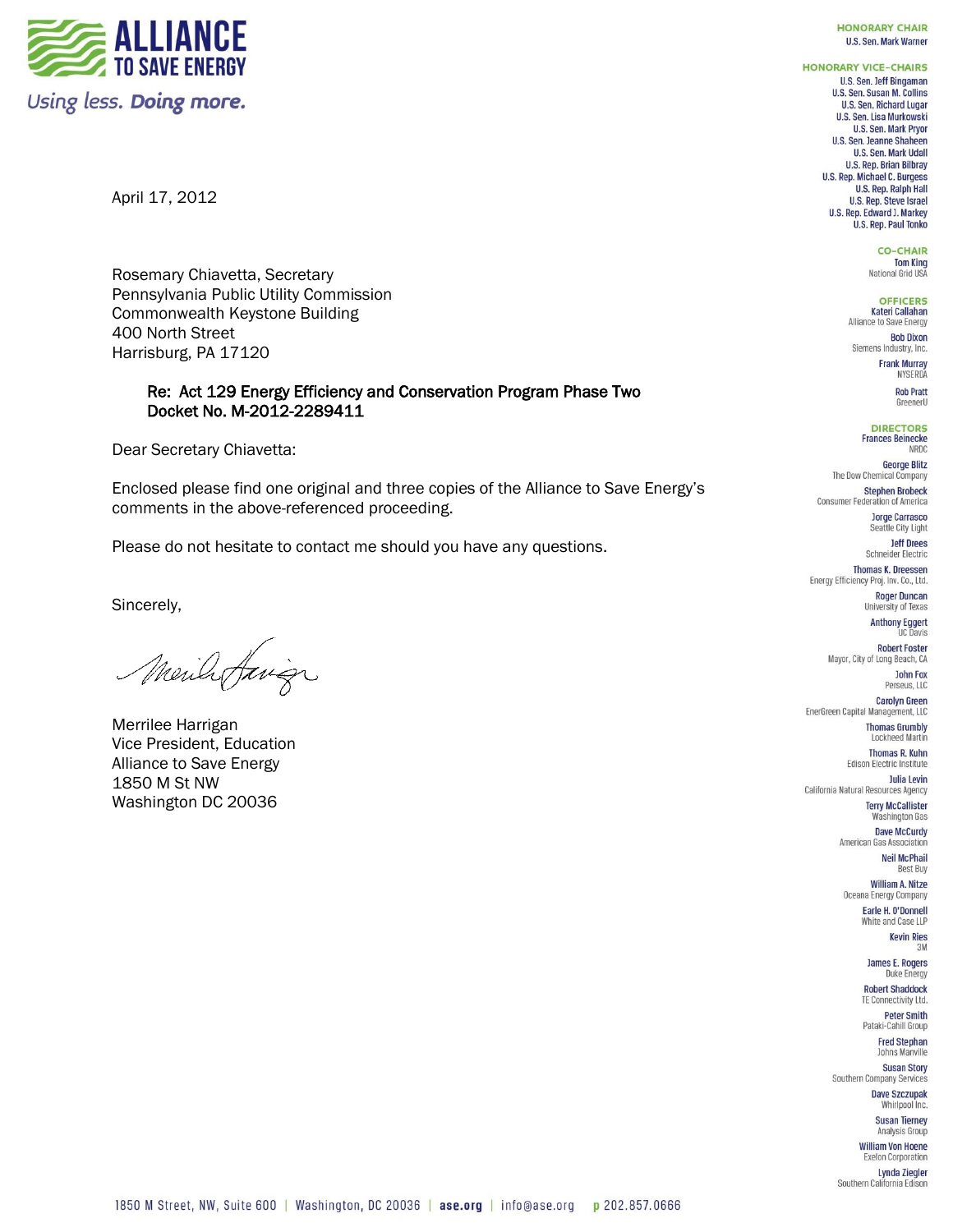## BEFORE THE PENNSYLVANIA PUBLIC UTILITY COMMISSION:

Act 129 Energy Efficiency and Conservation Program Phase Two

# COMMENTS OF

## THE ALLIANCE TO SAVE ENERGY

#### I. Introduction

The Alliance to Save Energy (Alliance) is a nonprofit organization that promotes energy efficiency worldwide through research, education and advocacy. We encourage business, government, environmental and consumer leaders to use energy efficiency as a means to achieve a healthier economy, a cleaner environment and greater energy security. We work with a variety of people and groups to:

- Prove that business can be efficient and make money at the same time
- Educate consumers about the impact of energy choices especially on their wallets
- Ensure that lawmakers build smart and fiscally sound energy policy
- Carry the message of efficiency to established and developing economies around the globe

The Alliance appreciates this opportunity to provide comments on Act 129 Energy Efficiency and Conservation Program Phase Two, Docket No. M-2012-2289411. We concur with the comments of Citizens for Pennsylvania's Future (PennFuture) and others that the first two program years of Act 129 implementation have proved the value of energy efficiency for Pennsylvania's ratepayers as well as utilities. The Alliance directs its comments specifically to the potential for energy efficiency in the educational sector to provide energy and cost savings to school districts as well as measurable savings for utilities.

#### II. Energy Efficiency as a Crucial Resource for Strapped School Districts

Schools throughout Pennsylvania, and in particular Pennsylvania's urban school districts, have suffered a decrease in state and local funding ….. According to the Pennsylvania League of Urban Schools, "*A quick analysis of the final numbers reveals that the school*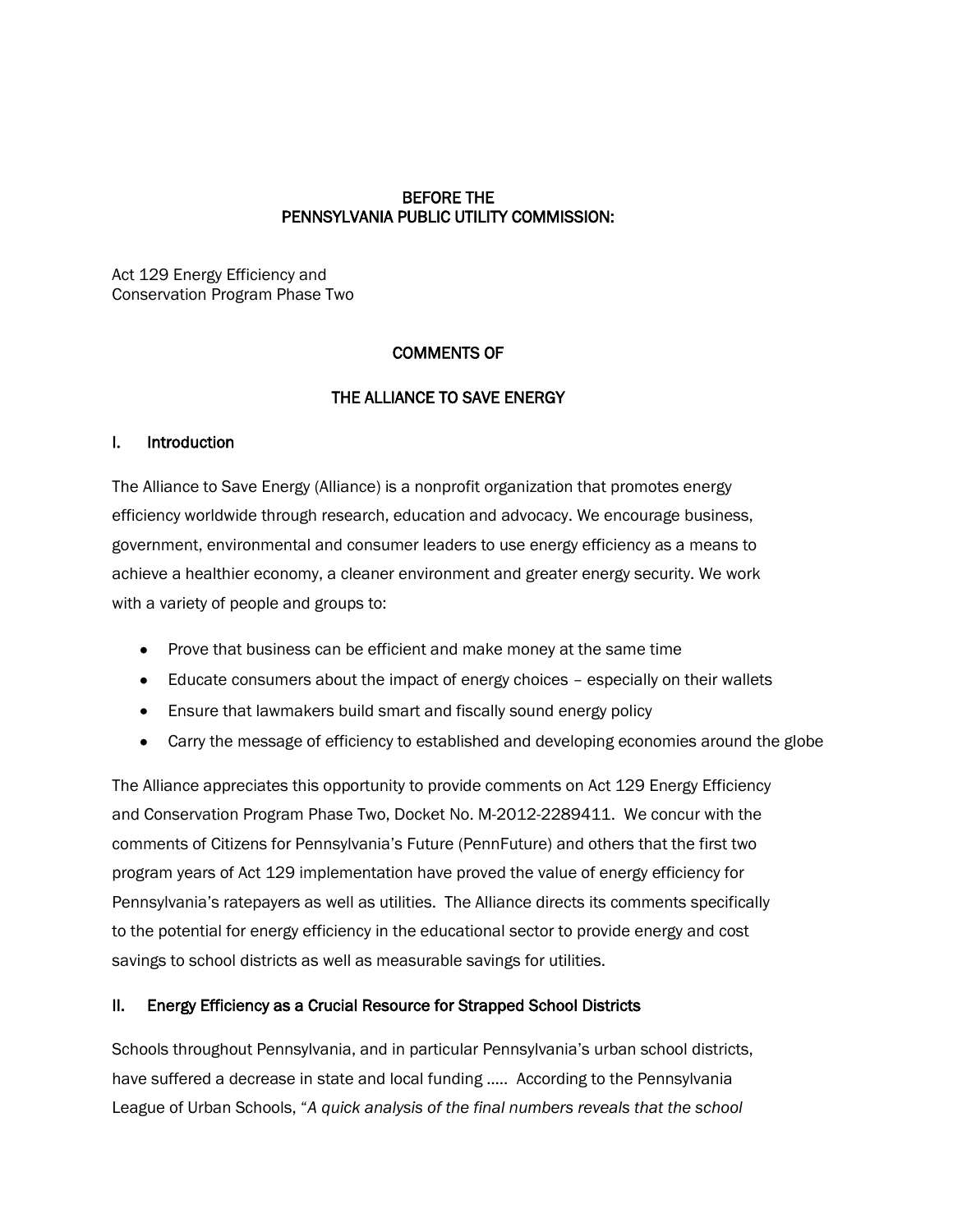*districts with student poverty in excess of 50 percent suffered average cuts in state funding of \$643 per student*."

Energy efficiency can provide a source of dollars to supplement school budgets. Unlike budget cuts in other areas, energy efficiency has no down side. It produces savings in energy costs while enhancing student learning through a more comfortable environment and opportunities for meaningful, hands-on student engagement with science, technology, engineering and math (STEM) subjects.

Act 129 can help schools save money and energy in two ways. First, utilities can facilitate energy efficiency improvements in schools through specific programs, financing and other supports.

Second, schools have opportunities to save significant amounts of energy through behavior and operations changes. While this can be done strictly using facility staff and administrators, the unique opportunity schools present is achieving these savings by engaging students and teachers. Energy fits in to many aspects of curriculum. Using the school building as a learning lab, students can learn the science of energy and apply their learning to understanding how their school uses energy, conduct research to identify energy waste, and make recommendations for no-cost changes that will save energy. We have found that once students understand the connections between energy, the environment and finances, they can be enthusiastic advocates for energy efficiency. There is nothing more persuasive than a passionate 12-year old with good research data to present to adult decision-makers!

We estimate Pennsylvania schools can save between five and 15% on electricity costs through the type of no-cost, student-led behavior and operations changes that the Alliance has been achieving for 16 years nationwide with its PowerSave Schools (previously Green Schools) Program. For example, our program with 65 schools in Southern California averaged savings of 15.5% in the 2009-2010 academic year, and saved 12.5% in the 2010- 2011 academic year. Our program with 60 schools in the Tennessee Valley Authority service area saved over 8% savings in the 2010-2011 school year.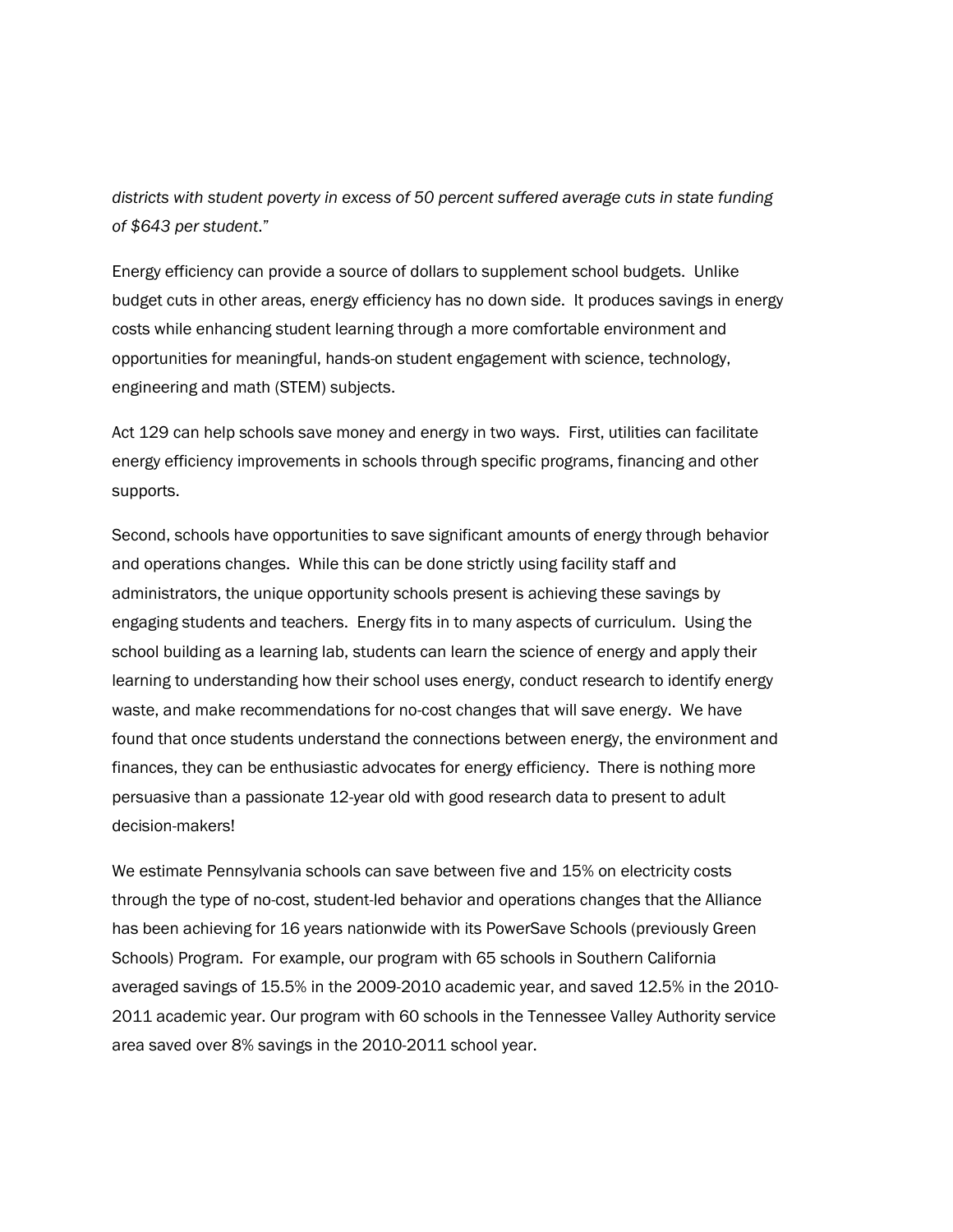While the Alliance's expertise in the behavior area is with the educational arena, the potential for achieving energy savings through behavior changes is not limited to schools. Other commercial building types could institute a similar rigorously evaluated behavior change program, and residential behavior programs can be operated at a large enough scale to be evaluated through a control group.

The limiting factor for implementing such programs in Pennsylvania is that the Act 129 regulations do not provide for counting these savings toward utility kWh goals. The Alliance recommends that in Phase Two of Act 129, the PUC develop a protocol for calculating energy savings from behavior programs using a high quality bill analysis, and that utilities be allowed to claim the savings from behavior programs in schools and other building based on that protocol.

#### III. Methodology for Estimating Savings

In order to demonstrate that the savings achieved through behavior programs are "real," evaluations must be based on methodology using industry standards. The Alliance contracts with a third party, Utility Management Services (UMS), to provide estimates of electrical, dollar and CO2 savings. UMS calculates the energy savings by establishing a two-year baseline of electric consumption and using utility data to compare expected to actual savings. The data is weather normalized and at the end of the year is adjusted for changes in school equipment and significant changes in usage. These adjustments are transparent based on input from school facility staff.

#### IV. Additional Benefits

While the Pennsylvania Public Utilities Commission must focus on Act 129's ability to generate measurable energy savings in the coming three (?) years, it is worth noting that educating young people about energy efficiency provides several additional benefits for Pennsylvania's energy future.

Students who understand and value energy efficiency are effective educators of their parents and their communities that can prompt residential energy savings in the short term. A recent study found that "84% of respondents with children reported that their children have initiated conversations about environmental issues" and that "71% of parents who'd had discussions with their children reported that